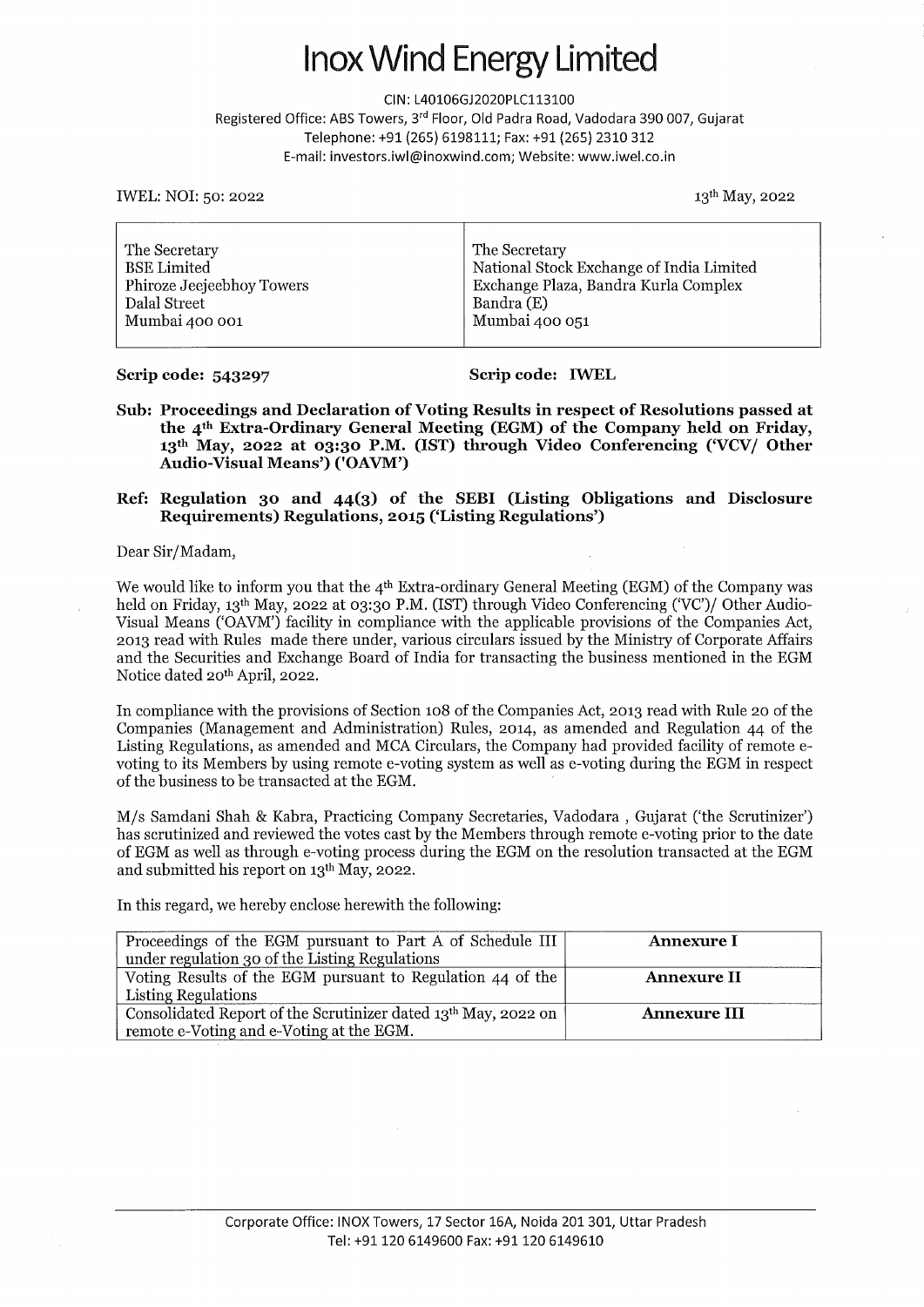### lnox Wind Energy Limited

CIN: L40106GJ2020PLC113100 Registered Office: ABS Towers, 3rd Floor, Old Padra Road, Vadodara 390 007, Gujarat Telephone: +91(265) 6198111; Fax: +91(265) 2310 312 E-mail: investors.iwl@inoxwind.com; Website: www.iwel.co.in

The above voting results will also be available on the website of the Company at www.iwel.co.in and on website of Central Depository Services (India) Limited (CDSL) at www.evotingindia.com.

Request you to please take the same on record.

Thanking You,

Yours faithfully,

For **Inox Wind Energy Limited**  $\mathcal{L}$  $\widetilde{\widehat{\alpha}}$ **POINT Deepak Banga**  $x_0u_1$ **Company Secretary** 

Encls.: As above

 $\bar{\Gamma}$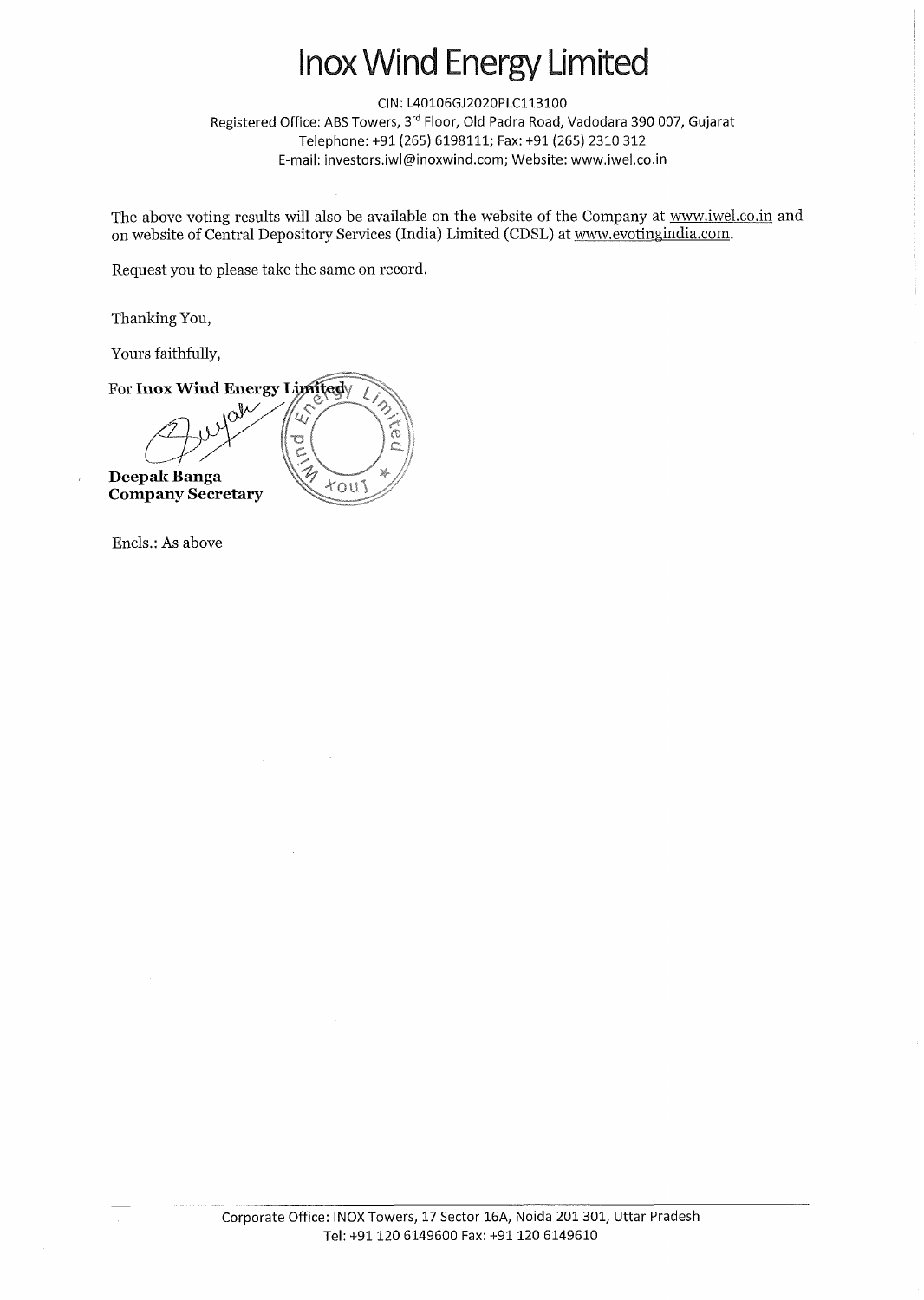# nox Wind Energy Limited

CIN: L40106GJ2020PLC113100 Registered Office: ABS Towers, 3rd Floor, Old Padra Road, Vadodara 390 007, Gujarat Telephone: +91(265) 6198111; Fax: +91(265) 2310 312 E-mail: investors.iwl@inoxwind.com; Website: www.iwel.co.in

### **Annexure I**

### **Gist of proceedings of the 4th Extra-ordinary General Meeting (EGM) of Inox Wind**  Energy Limited held on 13<sup>th</sup> May, 2022 at 03:30 P.M. (IST) through Video Conferencing/ **Other Audio-Visual Means ('VC/OAVM') facility**

- The 4<sup>th</sup> EGM of the Members of the Company was held on Friday, 13<sup>th</sup> May, 2022 at 03:30 p.m. through Video Conferencing ('VC' / 'Other Audio-Visual Means') ('OAVM').
- **<sup>e</sup>**Shri Vineet Valentine Davis, Whole-time Director of the Company, was appointed as the Chairman of the Meeting. The requisite quorum being present, the Chairman called the Meeting to order.
- The Chairman introduced the Directors who had joined the meeting. It was also informed that Mr. Narayan Lodha, Chief Financial Officer, Mr. Deepak Banga, Company Secretary, representatives of Statutory & Secretarial Auditors of the Company and Scrutinizer for the meeting were also present during the meeting.
- The Chairman informed that remote e-voting commenced from Tuesday, 10<sup>th</sup> May, 2022 at 9.00 A.M. (IST) and ended on Thursday, 12<sup>th</sup> May, 2022 at 5.00 P.M. (IST). Further, the facility for evoting during the EGM was also provided to the Members of the Company.
- **<sup>a</sup>**The Chairman briefed the Members, inter-alia, on the items to be transacted at the EGM.
- **<sup>e</sup>**A fair opportunity was given to the Members of the Company to seek clarifications and/ or offer comments on the item of the business to be transacted at the Meeting.
- **<sup>e</sup>**The following item of business as set out in the Notice calling the Meeting was proposed for Members' approval through e-voting (i.e., remote e-voting and e-voting facility given during the EGM to the Members who have attended the Meeting virtually to cast their votes):
	- I. Approval for material modification of material Related Party Transaction entered with Inox Wind Limited, a subsidiary company;
	- **2.** Approval for material Related Party Transactions with Inox Wind Limited, a subsidiary company.
- **<sup>a</sup>**The Chairman announced that Mr. Deepak Banga, Company Secretary has been authorised to declare the e-voting results (i.e. result of remote e-voting together with that of the e-voting conducted at the EGM) along with the Scrutinizer's Report, which shall be displayed on the website of the Company; https://www.iwel.co.in/; website of CDSL; https://www.evotingindia.com/; and websites of Stock Exchanges (both BSE and NSE) within 2 working days of the conclusion of the Meeting.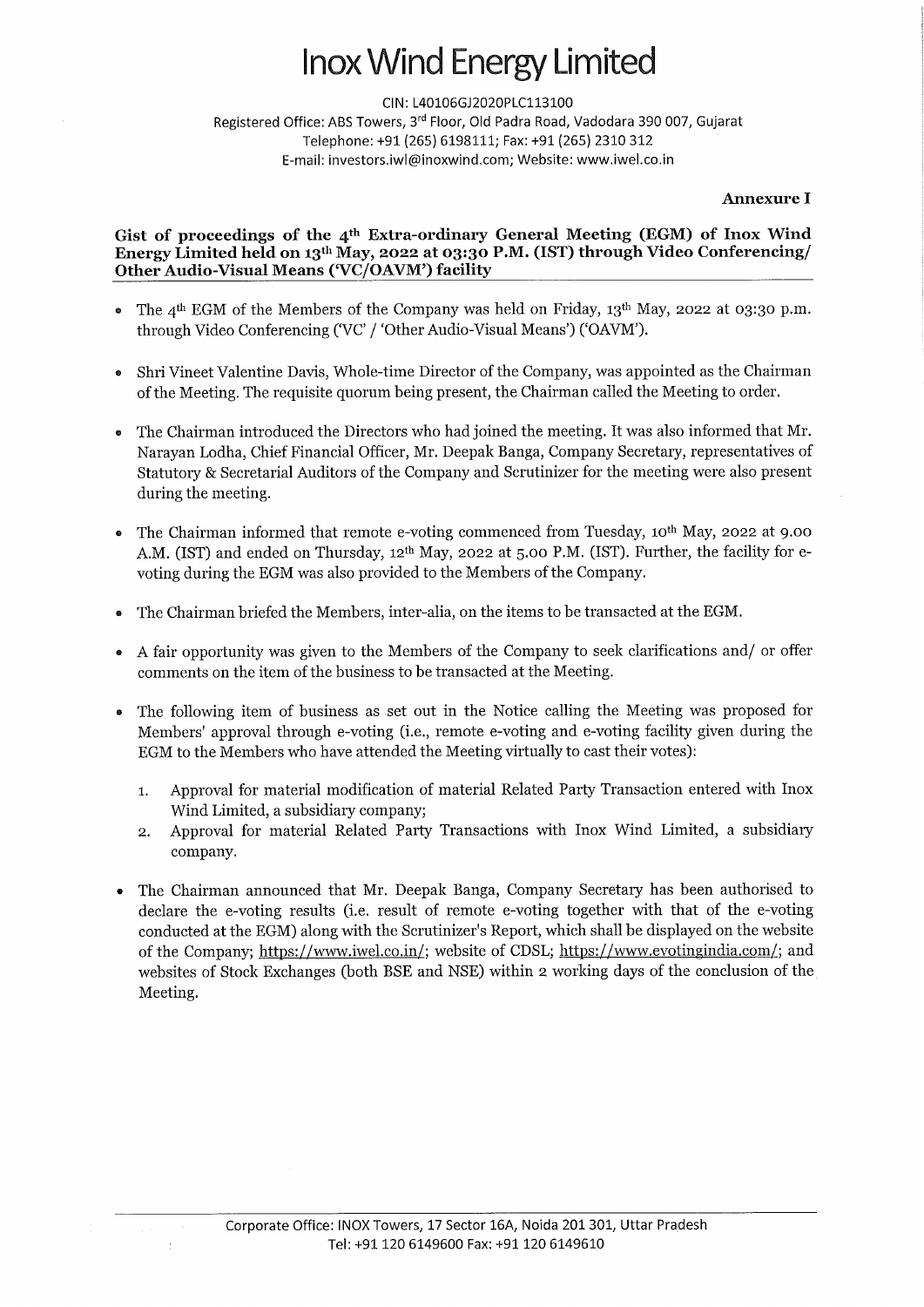## nox Wind Energy Limited

CIN: L40106GJ2020PLC113100

Registered Office: ABS Towers, 3rd Floor, Old Padra Road, Vadodara 390 007, Gujarat Telephone: +91 (265) 6198111; Fax: +91 (265) 2310 312 E-mail: investors.iwl@inoxwind.com; Website: www.iwel.co.in

• The Chairman then thanked the Members attending the EGM through Video Conference and declared the meeting as concluded. At the time of conclusion of EGM, the Chairman announced that the e-voting facility provided during the EGM shall remain open for next 15 minutes after the conclusion of the EGM.

Yours faithfully,

For **Inox Wind Energy Limited**  Limited  $\tilde{a}$ Deepak Banga **Company Secretary**  $\sqrt{2}$  $X^{\circ}$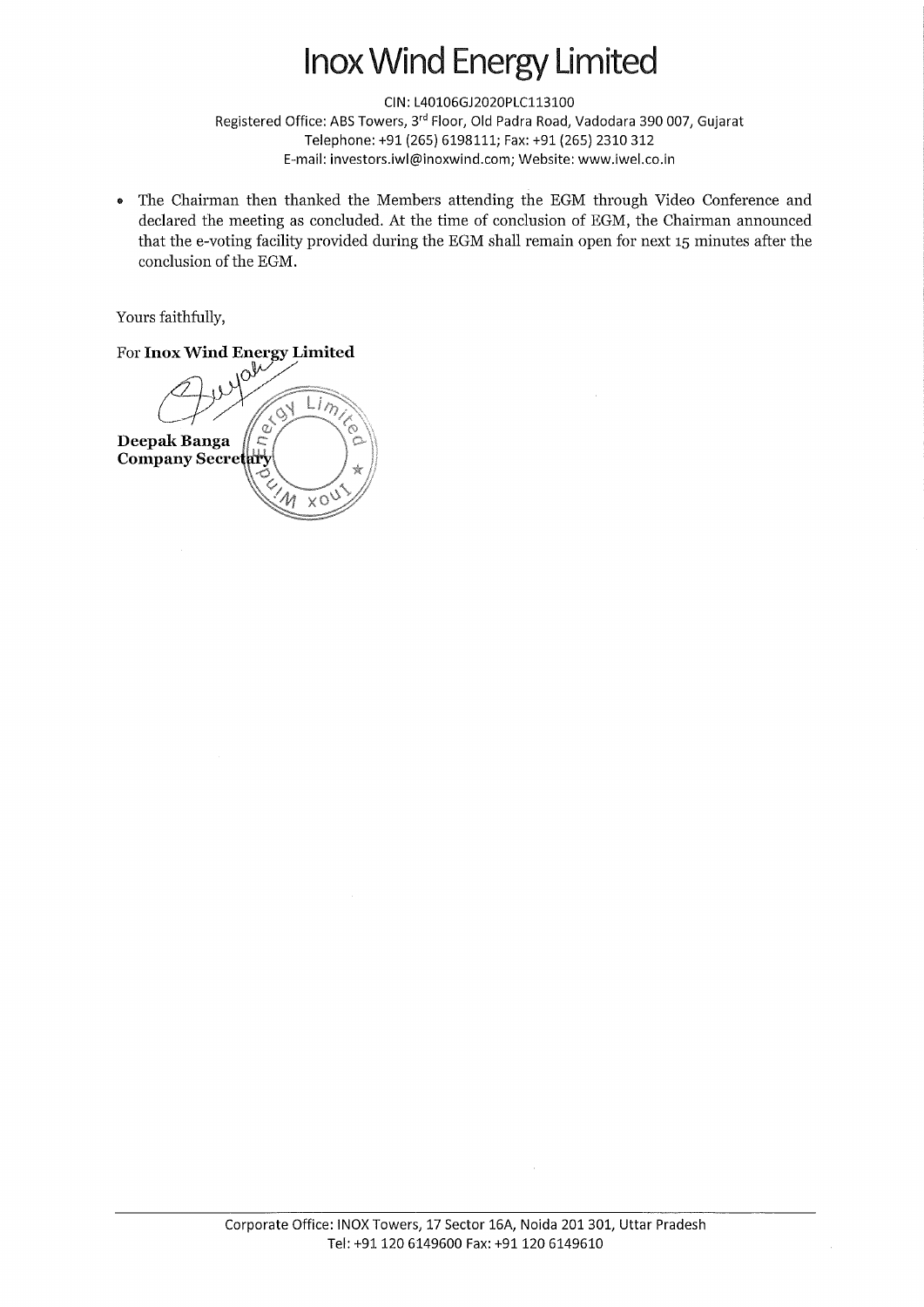#### **Annexure II**

 $\mathcal{A}_{\mathcal{C}}$  .

 $\sim$   $\mu$  .

 $\sim 10^{-1}$ 

 $\sim 10^{-10}$ 

### **lnox Wind Energy Limited 4th Extra-Ordinary General Meeting**

 $\sim$ 

| Date of the AGM/EGM                                                           | 13-05-2022     |
|-------------------------------------------------------------------------------|----------------|
| Total number of shareholders on record date                                   | 11646          |
| No. of shareholders present in the meeting either in person or through proxy: | Not applicable |
| Promoters and Promoter Group:                                                 |                |
| Public:                                                                       |                |
| No. of Shareholders attended the meeting through Video Conferencing           | 41             |
| Promoters and Promoter Group:                                                 | 15             |
| Public                                                                        | 26             |